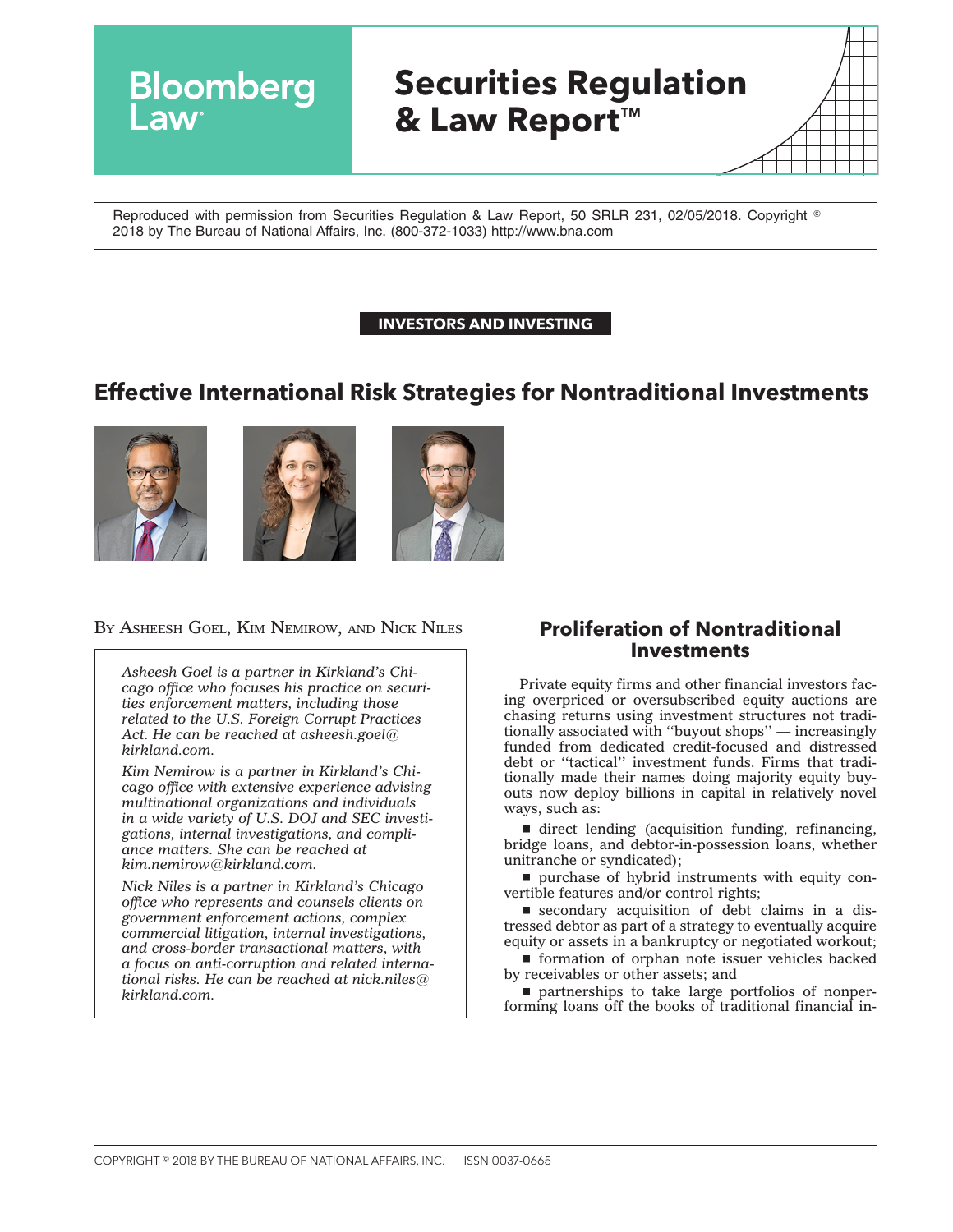stitutions in exchange for notes backed by income from servicing and working out these portfolios.

**How can an investor craft a risk-based approach that balances cost and effectiveness in the face of often limited access to information and shifting concepts of 'control' over the lifetime of a nontraditional investment?**

The main street acceptance of alternative investment structures poses unique anti-corruption and sanctions risk mitigation challenges to private equity sponsors and their legal counsel. Whereas the typical sale of a company is accompanied by a due diligence process to facilitate the free exchange of information, information can be scarce in a nontraditional structure. Perhaps management is preoccupied with bankruptcy proceedings or too busy keeping the target solvent. In other contexts, a company may have the bargaining leverage to avoid responding to diligence requests or market practice might not support a full-scale process. Or, management might not even be a party to the transaction, as in a case where a buyer is consolidating a company's debt claims on the secondary market hoping to force an involuntary bankruptcy or negotiate a flip into equity.

How can an investor craft a risk-based approach that balances cost and effectiveness in the face of limited access to information and shifting concepts of ''control'' over the lifetime of a nontraditional investment?

# **The Importance of 'Getting It Right'**

Complicating the picture, it should be clear by 2018 that more traditional due diligence and risk mitigation considerations of legal liability and financial impairment alone do not capture the full picture of relevant concerns. Investors increasingly have other audiences than their regulators: their shareholders, limited partners and prospective limited partners, lenders, and insurers are increasingly evaluating investor compliance due diligence procedures as part of their own investment diligence. And they are evaluating not just legal risk from corruption and sanctions, but adjacent concepts of business ethics and good corporate citizenship. Not only are these other actors assessing investor diligence using additional criteria, unlike the Department of Justice or the Securities and Exchange Commission, they can assign ''fault'' to an investor even in the absence of actual legal liability.

## **Scoping the Risk**

The starting place for a legal analysis of risk exposure is "control" — the extent to which a sponsor and its investment professionals might be exposed to liability for the target company's misconduct under an agency theory of liability. As a threshold matter, investors and their counsel should ensure they have clearly defined the nature and spectrum of possible outcomes in a nontraditional transaction. Consider hallmarks of "control" at the time of closing the proposed investment and over the lifetime of the investment. This will require thoughtful discussions with the deal professionals. For debt or hybrid debt/equity instruments, aspects of control might be present via:

 $\blacksquare$  securities that entitle the investor to appoint a director to the board;

 $\blacksquare$  debt instruments that vote like equity securities before they are converted; and

■ shareholders' agreements and/or securities purchase agreements that grant negative control (veto) rights over certain business decisions.

Even within veto right scenarios, investors should consider where their interest falls on the control spectrum, based on the significance of the right. For example, veto rights around issuance of new securities that merely amount to traditional minority anti-dilution protection is a less impactful means of control over a company's operation than a veto right over its adoption of a business plan, decision to undertake a geographical expansion, and/or ability to make capital expenditures over a certain materiality threshold.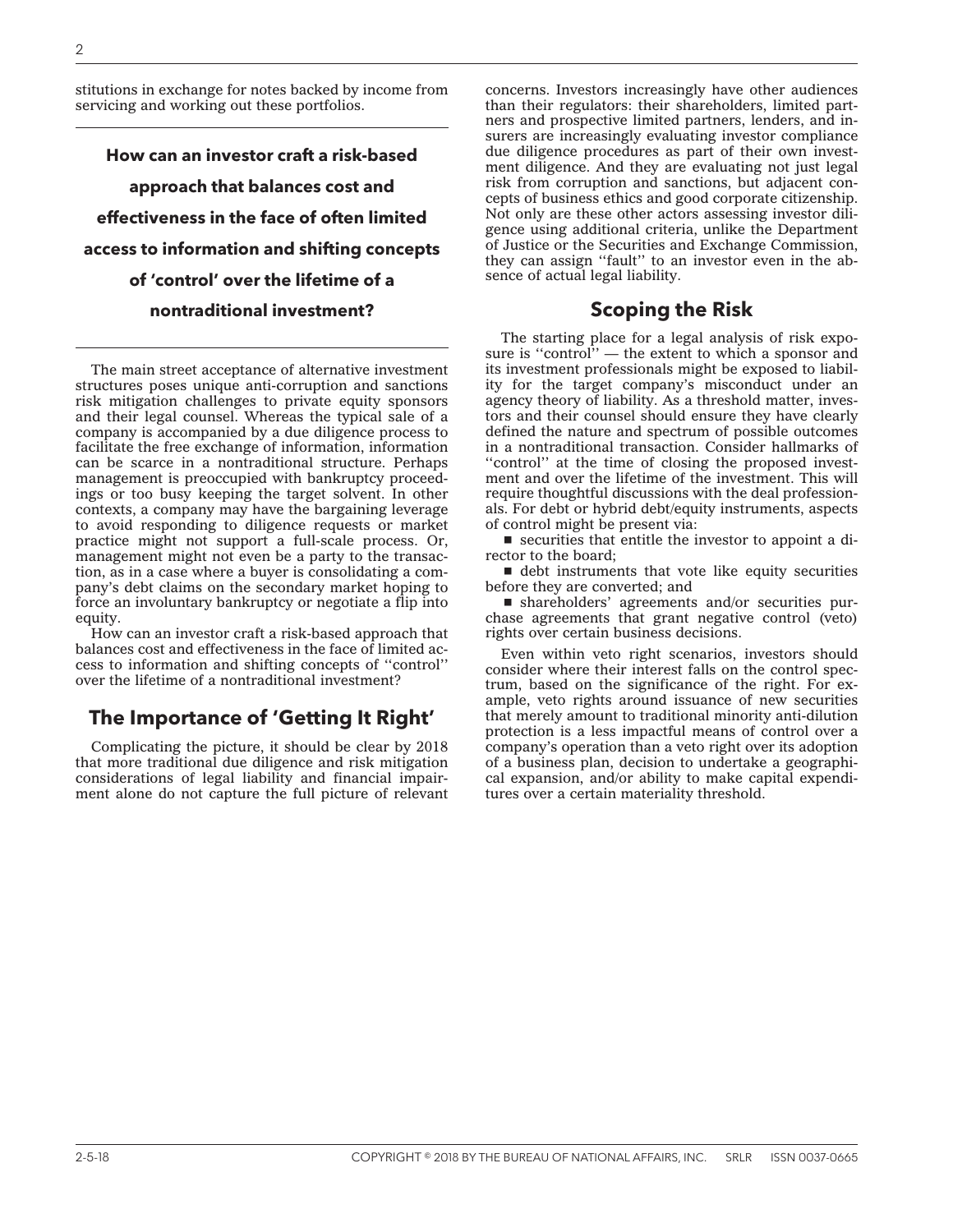#### **CASE STUDY 1**

**Scenario 1: A U.S.-based sponsor will enter a bid to participate in a syndicated convertible note offering being run by a global public works/infrastructure company. The notes carry with them an observer seat but no voting or negative control rights — only customary minority anti-dilution protection. The option to convert the notes into equity is triggered by certain economic**

**performance benchmarks.**

**On the basis that the issuer is unwilling to undergo a detailed compliance diligence process during the bid phase, the sponsor opts for a two-phase compliance diligence program: first, prior to buying the notes, the sponsor undertakes an adverse media review and sanctions database check and negotiates for customary anti-corruption and sanctions representations and warranties in the purchase agreement; second, the sponsor uses its observer seat to collect additional compliance-related information, and prior to the equity conversion a year later, administers its compliance questionnaire and refreshes its media check and sanctions screen.**

tain springing or other shifting control rights on its face, economic and practical realities might dictate the intended holding period of the investment and likelihood that the investor's deal team will negotiate for a debt-for-equity swap. True, these considerations turn, in large part, on the target's performance over time and other external and unpredictable factors. But the deal team should give deal counsel at least a preliminary steer in light of their financial due diligence, market outlook, and investment thesis.

# **Crafting a Diligence and Ongoing Monitoring Strategy**

It is important to employ a risk-based diligence strategy sliding on two axes:

 $\blacksquare$  first, the inherent risk of the investment target (e.g., geographies of operation, industry risk, nature and extent of government interactions, and involvement in historical misconduct); and

 $\blacksquare$  second, the control features present in the transaction — those discussed in the preceding section.

Also, concepts of control may change over the lifetime of an investment. Even if a security does not con-